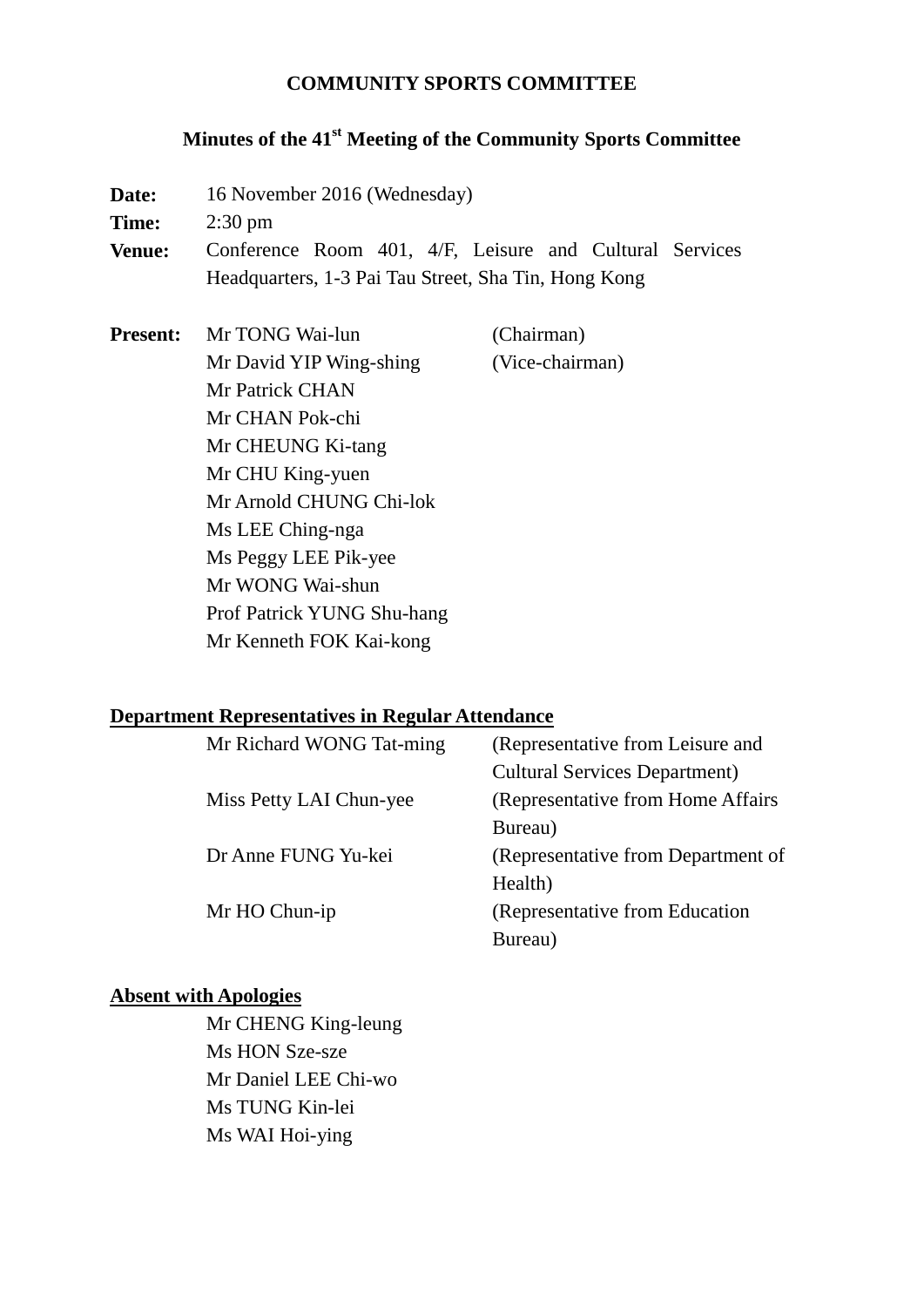### **In Attendance**

|                  | Ms Michelle LI Mei-sheung | (Leisure and Cultural Services  |
|------------------|---------------------------|---------------------------------|
|                  |                           | Department)                     |
|                  | Mr Raymond FAN Wai-ming   | (Leisure and Cultural Services) |
|                  |                           | Department)                     |
|                  | Ms Heidi WONG Hoi-ka      | (Home Affairs Bureau)           |
|                  | Mr SIU Yau-kwong          | (Leisure and Cultural Services) |
|                  |                           | Department)                     |
|                  | Ms May CHEUNG Yee-mei     | (Leisure and Cultural Services) |
|                  |                           | Department)                     |
|                  |                           |                                 |
| <b>Secretary</b> |                           |                                 |
|                  | Ms Winnie LEE Fung-ming   | (Leisure and Cultural Services) |
|                  |                           | Department)                     |
|                  |                           |                                 |

#### **Opening Remarks**

The Chairman welcomed all Members and representatives of various government departments to the meeting. He also welcomed Ms Heidi WONG, Executive Officer I (Recreation & Sport)2 of the Home Affairs Bureau (HAB), who attended the meeting for the first time. She would join the discussion on the "Consultancy Study on Sport for People with Disabilities in Hong Kong" at Item 3. Also, he welcomed Ms May CHEUNG of the Leisure and Cultural Services Department (LCSD) who attended the meeting for the first time.

2. Ms Michelle LI, the Director of Leisure and Cultural Services (DLCS), expressed gratitude to Mr TONG Wai-lun, the Chairman, for his contribution to the Community Sports Committee (CSC) for more than a decade. She gave special thanks to the Members for their service during the current term. Under the leadership of the Chairman, Members had fruitful discussions on matters such as the "School Sports Programme Coordinator Pilot Scheme", "School Sports Tour – iSmart Fitness Scheme" and "Consultancy Study on Sport for People with Disabilities in Hong Kong". The DLCS then stated that enrolment for the Vitality Run of the 6th Hong Kong Games, which was being organised, started today. The 10 km event was fully subscribed within an hour, while all places in the 3 km event were taken up as the morning concluded. This showed the overwhelming public support for sports events promoted at the community level by the LCSD. Once again she thanked Members, especially Mr TONG for his efforts over the years, and called on them to give their continued support to the work of the CSC.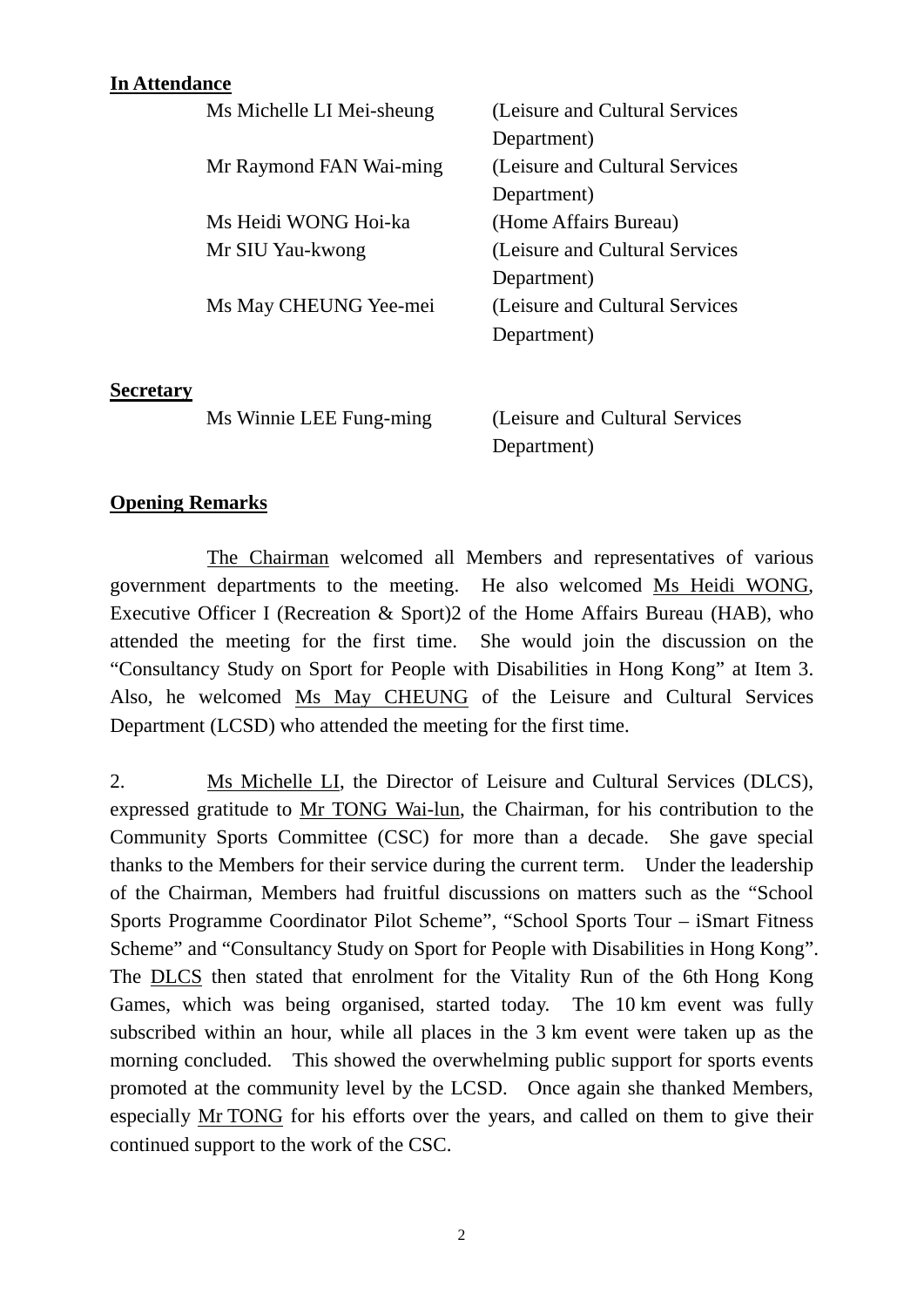3. The Chairman said that his 14 years on the CSC had seen activities growing into regular programmes, serving various communities from students of kindergartens to those of universities. The Chairman thanked all the DLCSs, Deputy Directors and Secretariats of the current and past terms for their support, which enabled the smooth operation of the CSC. He also thanked the DLCS for her kind words of appreciation. On behalf of the CSC, the Chairman gave his heartfelt thanks to the Vice-chairman Mr David YIP, Mr CHU King-yuen and Ms Peggy LEE for their invaluable advice to the CSC over the past years.

### **Item 1: Confirmation of the Minutes of the Last Meeting of the CSC**

4. The draft minutes of the 40th meeting had been emailed to Members for comment on 12 August by the Secretariat. No proposals for amendments had been received so far and the minutes were then emailed to Members on 7 November for information. As no further amendment was proposed at the meeting, the Chairman announced that the minutes of the 40th meeting were endorsed.

### **Item 2: Matters Arising**

5. The Chairman remarked that "Report on Hong Kong and Shanghai Summer Sports Camp for Youth 2016", a matter arising from previous meetings, would be presented together with two other issues under "Any Other Business" at Item 4 by the representatives of the relevant departments. The CSC would turn first to the "Consultancy Study on Sport for People with Disabilities in Hong Kong" (CSC Paper 05/16) at Item 3.

# **Item 3: Consultancy Study on Sport for People with Disabilities in Hong Kong (CSC Paper 05/16)**

6. The Chairman invited Ms Petty LAI of the HAB to give a PowerPoint presentation on CSC Paper 05/16.

7. Ms Petty LAI presented CSC Paper 05/16. Members' views on the paper and the HAB's response were summarised as follows:

(a) On behalf of the Hong Kong Sports Association for Persons with Intellectual Disability, Mr Patrick CHAN thanked the HAB for the comprehensive and professional study report on the development of sports for people with disabilities (PWDs) in Hong Kong. He looked forward to the implementation of the recommendations in the Report. He was,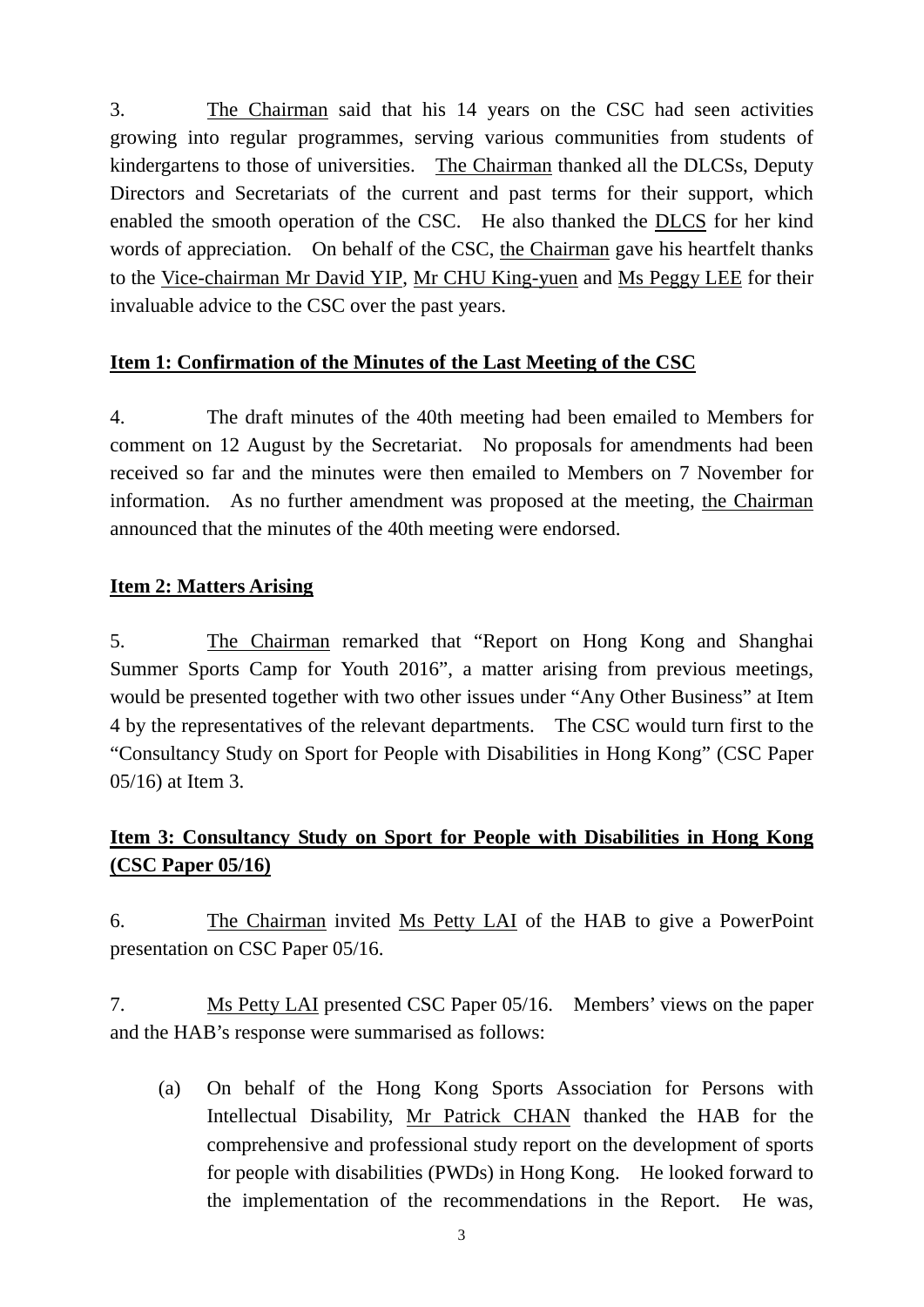however, concerned about how little thought society gave to the achievements and needs of athletes with disabilities. For instance, while the Hong Kong National Team would bag \$3 million prize money for a gold medal in the Rio Olympics, athletes with intellectual disability could get only \$400,000 for the same achievement in the Paralympics. This reflected a big gap in the community in recognising the achievements made by athletes with disabilities. Mr Patrick CHAN further remarked that athletes with disabilities had a stronger need for retirement planning and employment support than their non-disabled counterparts. Quoting paragraph 177 of the Report which said "the Government should encourage more organisers of sports competitions to provide opportunities for PWDs to join by, for example, allocating some places for PWDs or creating a sports category for PWDs", he thanked the LCSD for implementing the recommendation while consultation was still underway. For instance, the LCSD had invited athletes with intellectual disability to take part in swimming competitions it organised, offering a chance for these athletes to showcase their ability in races.

(b) Mr CHEUNG Ki-tang said that the consultancy report would play a positive role in promoting participation of PWDs in sports. He suggested the HAB seek resources from the Legislative Council to set up a territory-wide comprehensive sports centre exclusively for PWDs. He was aware of the problems mentioned in the Report about hardware and software, and thought it would be more practical to have coaches and venue staff receive relevant professional training. Moreover, Mr CHEUNG Ki-tang appreciated that, with integration of able-bodied and disabled persons encouraged in society, it would be ideal to have PWDs and other members of the community take part in sports activities together to promote integration. Nevertheless, he understood that it would be a challenge to have attachments fitted to existing sports facilities to cater for PWDs, and to have all venue staff readily understand or well versed in the needs of different kinds of PWDs. He therefore suggested setting up a sports centre especially for PWDs, which would provide a more comfortable environment for PWDs to enjoy sports. Mr CHEUNG Ki-tang also suggested providing centres/hostels/sheltered workshops where PWDs worked out regularly with funds to purchase suitable sports equipment. These centres/hostels/sheltered workshops were manned by medical personnel and instructors, who would have a better understanding of the service recipients' condition and help them in doing sports and exercise.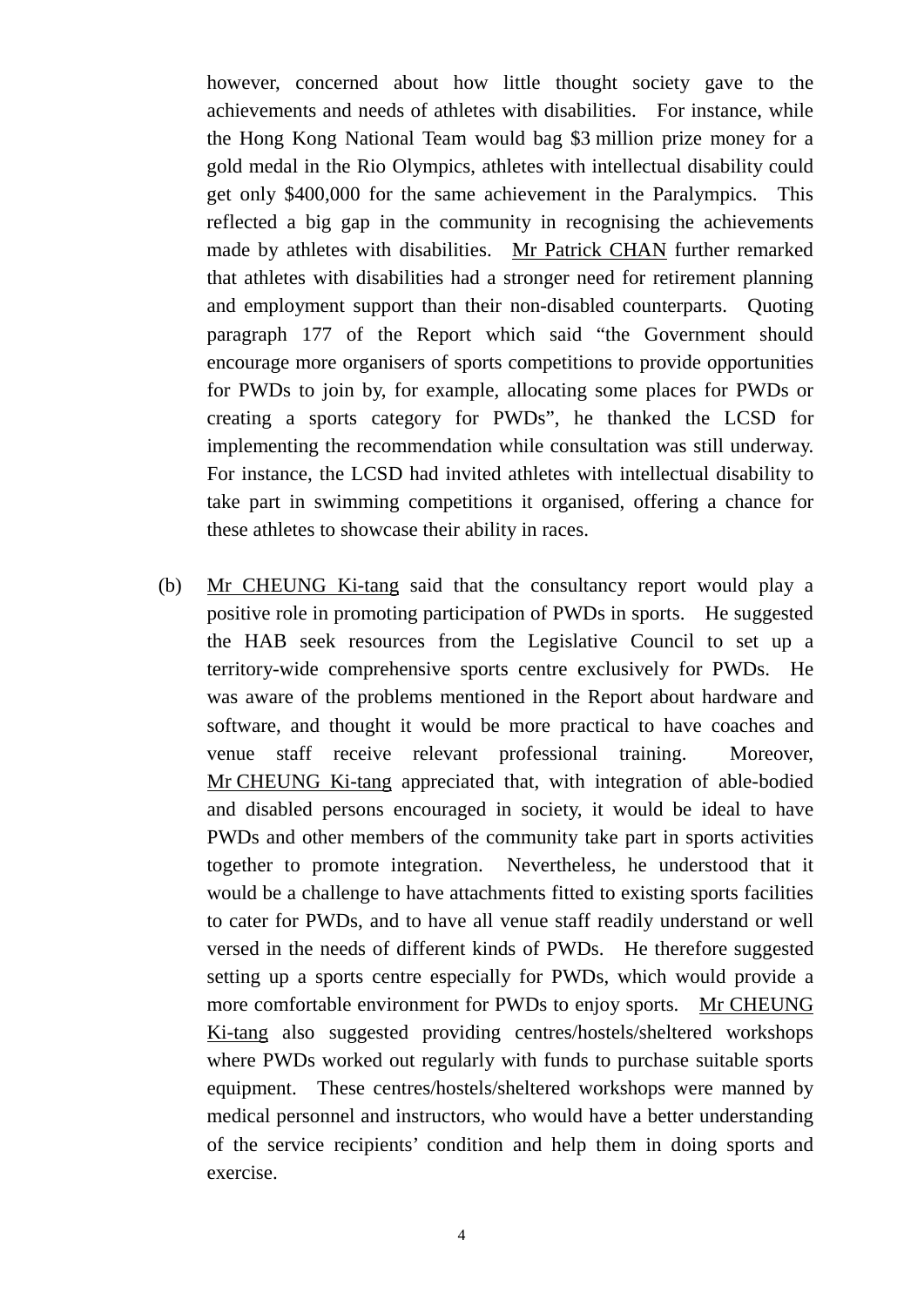- (c) Mr Kenneth FOK quoted paragraph 182 of the Report which "recommended that the HKPC&SAPD [Hong Kong Paralympic Committee & Sports Association for the Physically Disabled] and relevant NSAs [National Sports Associations] should consider developing programmes similar to the 'Sports Legacy Programme' ['the Programme'] under the SF&OC [Sports Federation & Olympic Committee of Hong Kong, China]". The Programme, which primarily engaged retired athletes to teach relevant sports at schools, was much welcomed by ex-athletes. He suggested offering a similar education programme for athletes with disabilities to support their development so that they would have a job while staying active in sports after retirement. He considered that such programme might be provided at schools in remote areas to provide less privileged students with training in specific sports. These students would be introduced to sports which would otherwise be less accessible to them, be able to explore new grounds and get to meet top-notch athletes. At the same time, more retired elite athletes would benefit from the programme. Referring to paragraph 174 of the Report which "recommended that the LCSD should strengthen liaison with special schools and the relevant NSAs", Mr Kenneth FOK observed that the NSAs, which already had elite athletes, schools and youth training under their purview, might be too occupied to take up extra responsibilities. That made an even stronger case for tapping into the resources that retired athletes had to offer.
- (d) Prof Patrick YUNG thanked the HAB for the detailed report and said the study laid a good foundation for the future development of athletes with intellectual or other disabilities. In connection with the seminars targeting at the caregivers of PWDs as mentioned in the Report, Prof Patrick YUNG suggested reinforcing education and training of relevant medical personnel to help develop sport for PWDs. In terms of sports medicine as a supporting role in sports for PWD, he opined that the training of related medical personnel of the Hong Kong Paralympic Committee & Sports Association for the Physically Disabled or the venues was very insufficient. Those hired in each recruitment exercise for medical personnel such as doctors and especially physiotherapists, had no relevant experience. It might be challenging for them to handle athletes with disabilities, who were very different from general athletes physiologically and psychologically. To better promote sport in the community and support elite sport among PWDs, education and training of medical personnel were essential.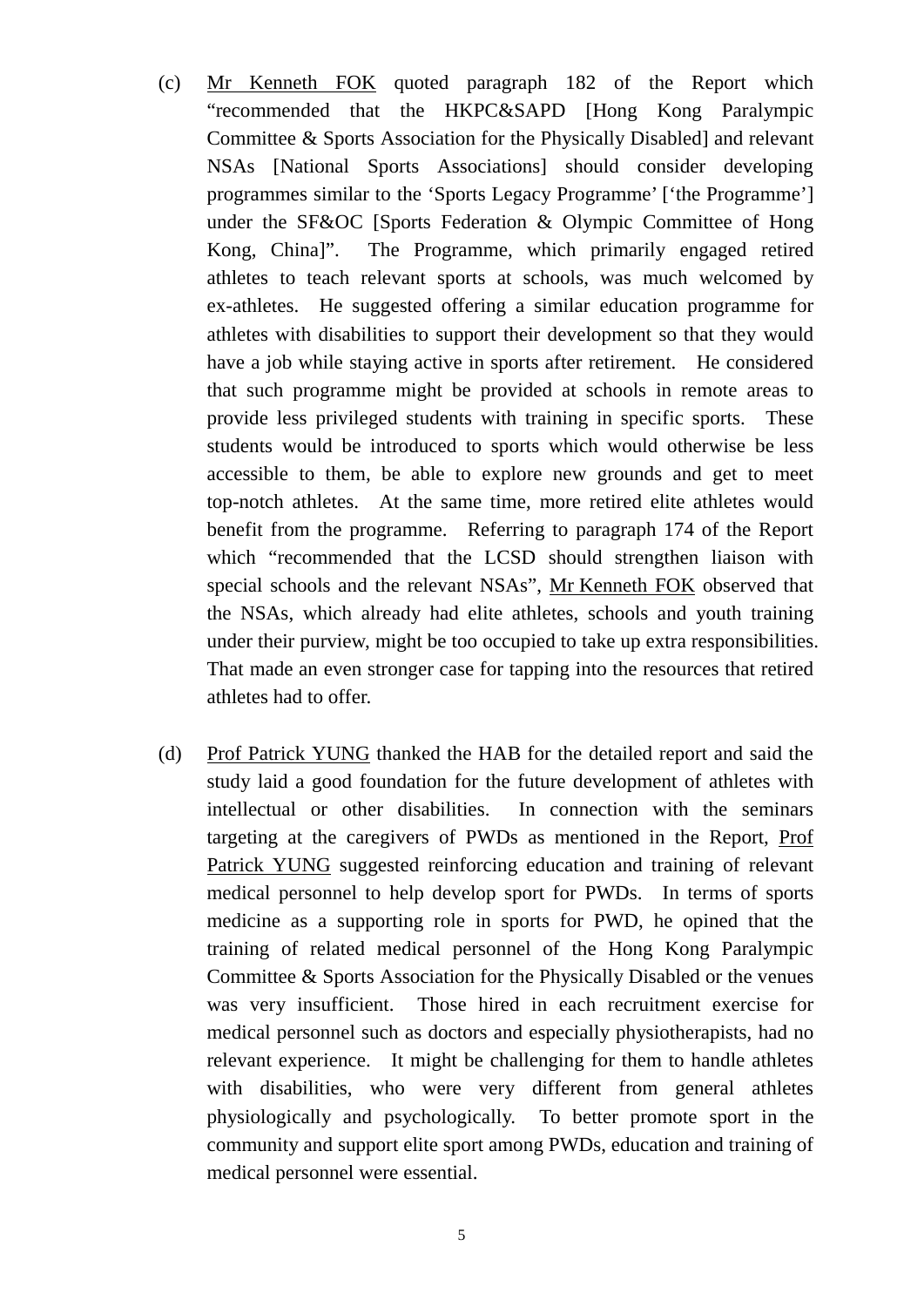- (e) Ms Peggy LEE suggested that the HAB should consider discussing with the Home Affairs Department (HAD) the opening of community halls in 18 districts to district organisations of PWDs in non-peak hours, so as to provide them with more choices of venues for sport. She added that community halls were conveniently located and PWDs were more familiar with the environment of these halls. By simply increasing resources and enhancing facilities and their ancillary equipment, more facilities could be made available for PWDs in a short period of time. For example, setting up table tennis tables and arranging improvement works such as anti-skid works at the halls would allow these organisations to participate in simple sports activities such as table tennis and fitness exercise at these community facilities. In addition, Ms Peggy LEE said it was originally intended to consider discussing with schools on opening up their venues for PWD sports. There were, however, issues such as insurance and manpower. Opening school facilities might not be feasible due to these concerns.
- (f) Miss Petty LAI thanked Members for their views. Her responses were summarised as follows:
	- (i) With regard to the suggestion on setting up sports centres for PWDs, she said that currently there were integrated centres in some countries with ample provision of sports facilities or adequate space for developing sports facilities. Besides, according to the views from PWDs on transportation, proximity of the sports facilities to their centres was also very important. For instance, when there were available facilities in several locations near a school, teachers or students might choose the closer one instead of the newer one. Furthermore, the severity of disability of PWDs should also be taken into consideration. Persons with different types of physical disabilities would have different needs, and so would persons with varied severity of intellectual disability. This suggestion would, therefore, be more complicated to work on, but it would still be considered.
	- (ii) The suggestion on taking reference from "Sports Legacy Scheme" could be considered. She said that some retired athletes with intellectual disability became teaching assistants in special schools under current arrangements. To make similar arrangements, the individual condition of the athletes concerned should be taken into account. For example, some athletes with physical disability could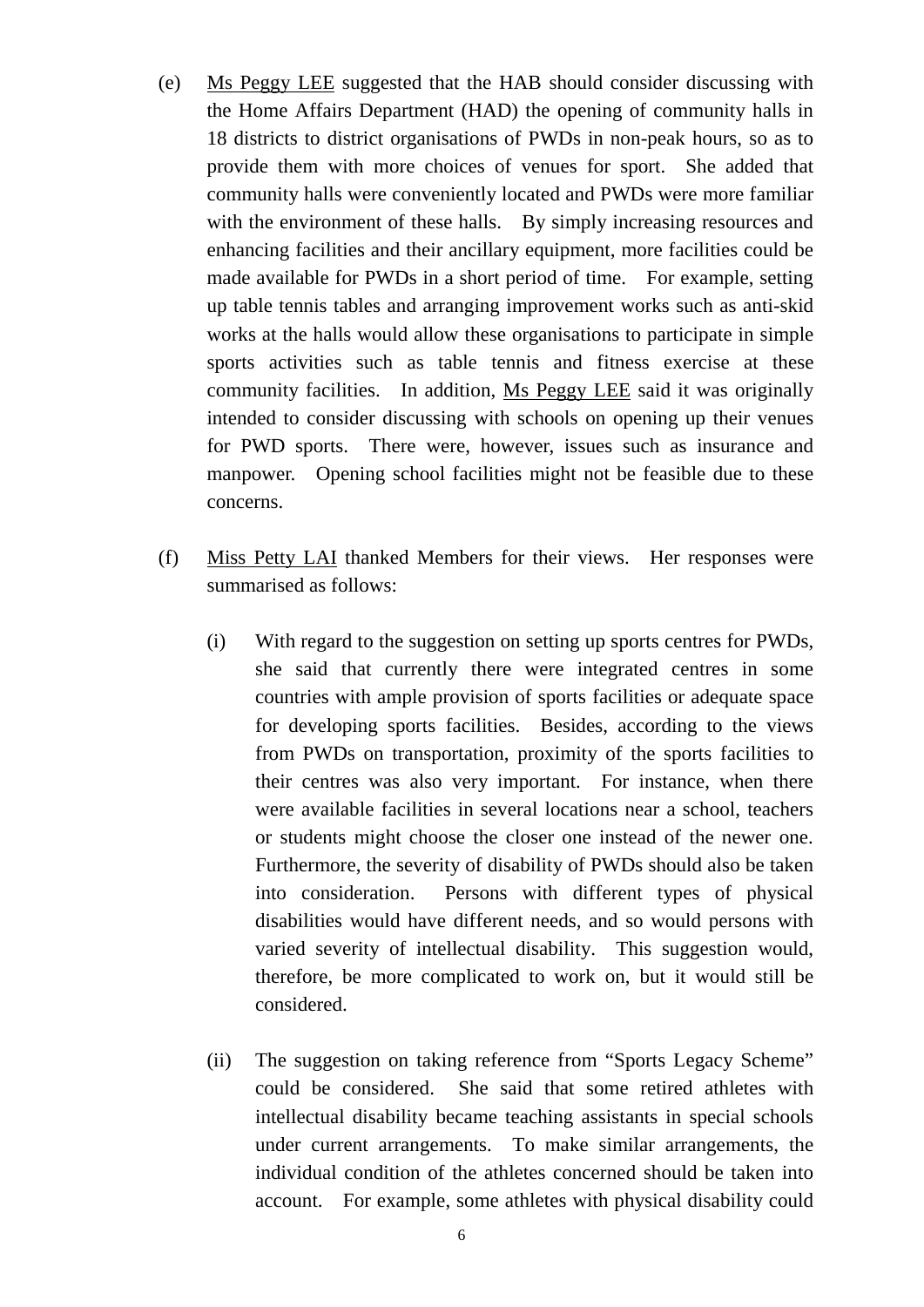teach verbally, but they might not be capable of doing demonstrations.

- (iii) The suggestion on increasing the training of health care personnel would be considered. She said that the assistance of health care personnel in activities participated by PWDs was very important and was in much higher demand when compared with general activities.
- (iv) The suggestion on opening community halls for holding events would be considered. The HAB would use the sports venues of the LCSD as pilot areas and would only consider opening community halls if the pilot scheme proved to be effective. In fact, the current usage rate of community halls was very high.
- (v) Some workshops and centres opined that they might not have sufficient room to accommodate coaching teams for activities. She suggested taking reference from some participating schools of the School Sports Programme Coordinator Pilot Scheme. An atmosphere for sports participation should first be developed in the workshops and centres before considering setting up ancillary hardware such as suitable equipment. It was hoped that with this approach sports participation by PWDs could be further promoted.

### **Item 4: Any Other Business**

### **(i) Report on Sport For All Day 2016**

8. The Chairman invited Ms Winnie LEE of the LCSD to report on Sport for All Day (SFAD) 2016 by PowerPoint.

9. Ms Winnie LEE reported that SFAD 2016 held by the LCSD on 7 August 2016 was a success. The event adopted the theme of "Scale New Heights" and the slogan of "Stay Active Scale New Heights". In SFAD 2016, the public participated in a series of free recreation activities and enjoyed free use of recreation and sports facilities.

10. She continued that to step up publicity for SFAD, the slogan of the SF&OC "Road to Rio – Support Hong Kong Athletes" was used in this year's promotional materials. A QR code was added to the publicity materials for easy access to information relating to SFAD and attracting young people to participate in sports activities.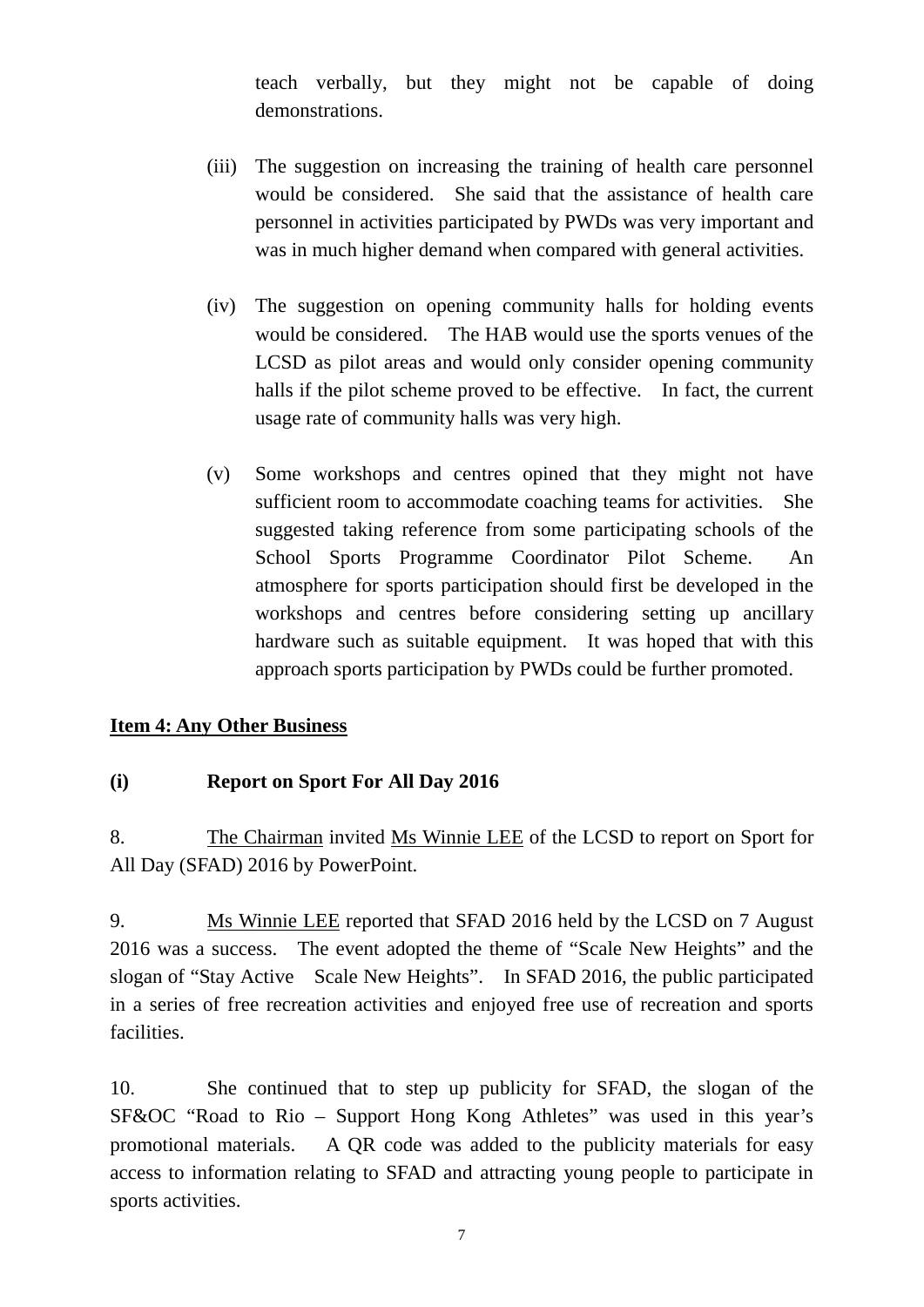11. The event was well-received, attracting an attendance of more than 230 000, of which over 35 000 participated in more than 190 recreation and sports programmes held across the 18 districts for free, while more than 200 000 enjoyed free use of recreation and sports facilities. There was an increase of 10 000 in attendance when compared with the year before.

12. In the meantime, to create a greater synergy for SFAD in the community, the LCSD wrote to the 18 District Councils (DCs), shopping malls/commercial organisations, private recreational venues/non-governmental organisations (NGOs), property management companies/owners' corporations/owners' associations, NSAs, district sports associations/community sports clubs/community tai chi clubs and schools, etc. They were invited to hold supporting activities from June to August this year such as organising free recreation and sports programmes, allowing free admission to venue facilities on specific dates and taking part in the publicity and promotion for SFAD. Tremendous support was received from more than 390 supporting organisations and the number of participants exceeded 32 000 (compared to 342 supporting organisations and 30 056 participants in the previous year respectively).

13. In addition, the LCSD continued to conduct a questionnaire survey on the provision of free recreation activities among the participants of SFAD. About 4 000 questionnaires were collected. A preliminary analysis showed that 88% or more of respondents found the free recreation activities held that day satisfactory or very satisfactory; over 80% of respondents opined that participation in the event could enhance their interests in sports or other fitness activities; and nearly 85% of respondents expressed that they would continue to participate in sports or other fitness activities. Reference would be made to the above findings when devising programmes for the coming year.

14. For community collaboration, 9 shopping malls, 12 sports goods companies/fitness centres, 116 property management companies/owners' corporations/owners' associations, 10 private recreational venues and 110 schools, etc. supported SFAD by promoting public awareness in sports participation at the community level through different means, including providing parking discount, displaying promotional messages on sports goods, organising recreation and sports activities, and opening up venues and facilities.

15. In addition, the LCSD continued to set up sports-related 3D "Photo Fun" Zones this year for effective promotion. Some of the Hong Kong elite athletes featured on the panels included NG On-yee (billiards), Annie AU (squash) and WU Siu-hong (bowling). Members of the public might take pictures with them.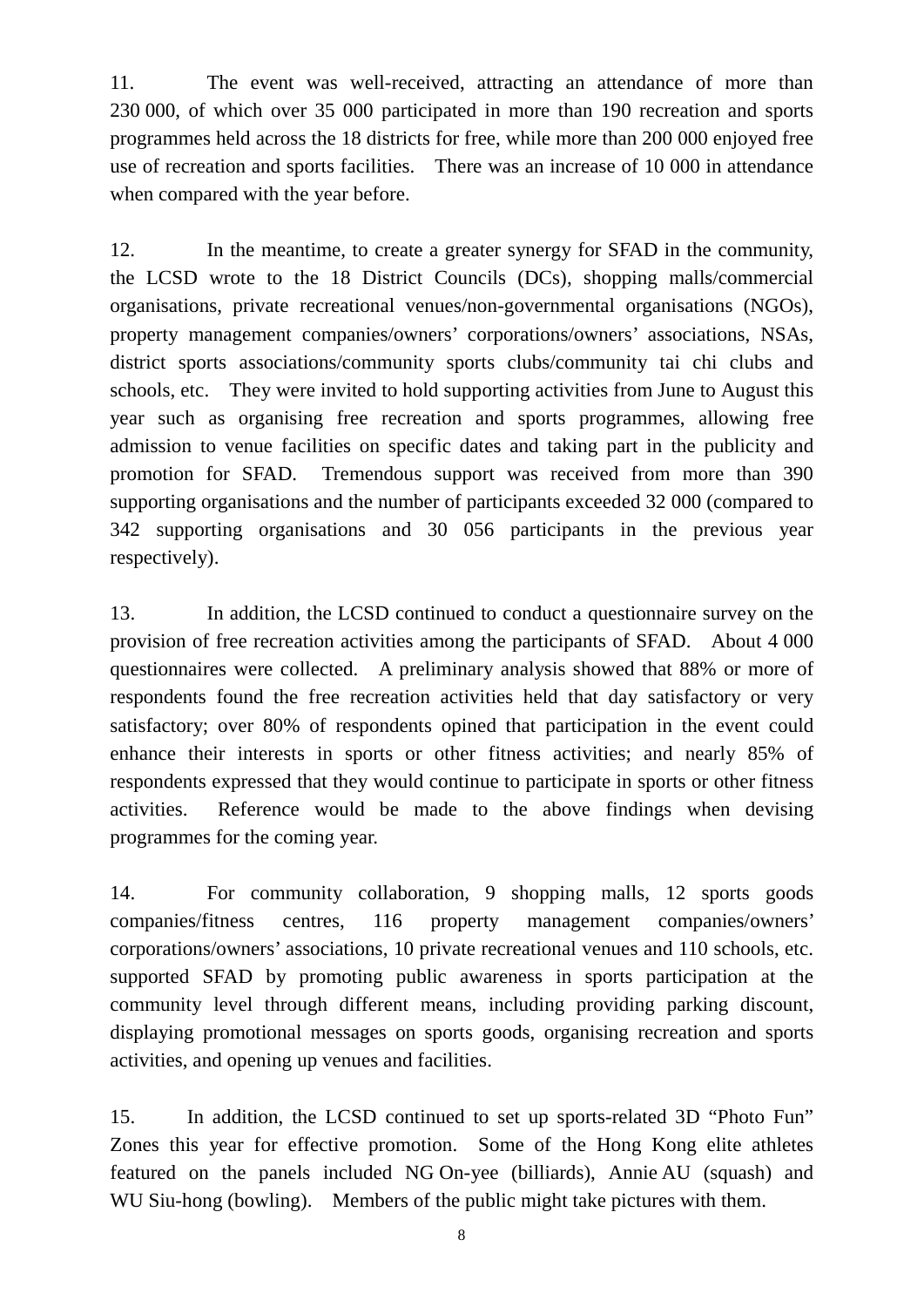16. The LCSD planned to organise SFAD again next year. The plan for the coming year would be reported to Members at future CSC meetings.

17. Mr Arnold CHUNG opined that it would be better if one more SFAD could be organised in winter. This could provide more opportunities for members of the public to participate in this event, thus raising their awareness in the importance of exercise.

18. The Chairman said that this event was highly popular among the public. He believed that the LCSD would actively consider Members' views.

## **(ii) Progress Report of the 6th Hong Kong Games**

19. The Chairman invited Ms May CHEUNG of the Secretariat of the 6th Hong Kong Games (HKG) Organising Committee (OC) to report on the progress of the 6th HKG.

20. Ms May CHEUNG reported that the OC and Standing Committee of the 6th HKG held two meetings each to discuss preparation works and implementation of the arrangements concerned. The 6th HKG was scheduled to take place between 23 April and 28 May 2017. The 18 DCs had started selecting athletes for the eight sports competitions and were required to submit to the OC the name lists of district delegations and athletes by 10 February 2017. Meanwhile, the Secretariat had kicked off a series of promotion activities according to the publicity plan. The "Star-studded Classroom" and sports seminars for the eight sports commenced in June, and the events were well-received by the public.

21. She continued that community participation activities would be held from January to March 2017, including the "Vitality Run" at Shing Mun Riverside on the morning of 8 January 2017 (Sunday). A 3 km-run and a 10 km-run (which was an extension from the original 8 km-run) would be held, and activities such as carnival would be organised. The quota of the "Vitality Run" would be increased from 3 800 to 5 100. A "Selfie" division would be added to the "Dynamic Moments Photo Contest" held in January. "18 Districts' Pledging cum Carnival" would be held at Kowloon Park Sports Centre on 19 February (Sunday), "Cheering Team Competition for the 18 Districts" would be held at another venue – the Queen Elizabeth Stadium – this year on 19 March (Sunday), and the Opening Ceremony of the 6th HKG would be held at the Hong Kong Coliseum on the afternoon of 23 April.

22. The "Swimming Invitation Competition for People with Intellectual Disabilities" and "Wheelchair Basketball Challenge" would be introduced this year to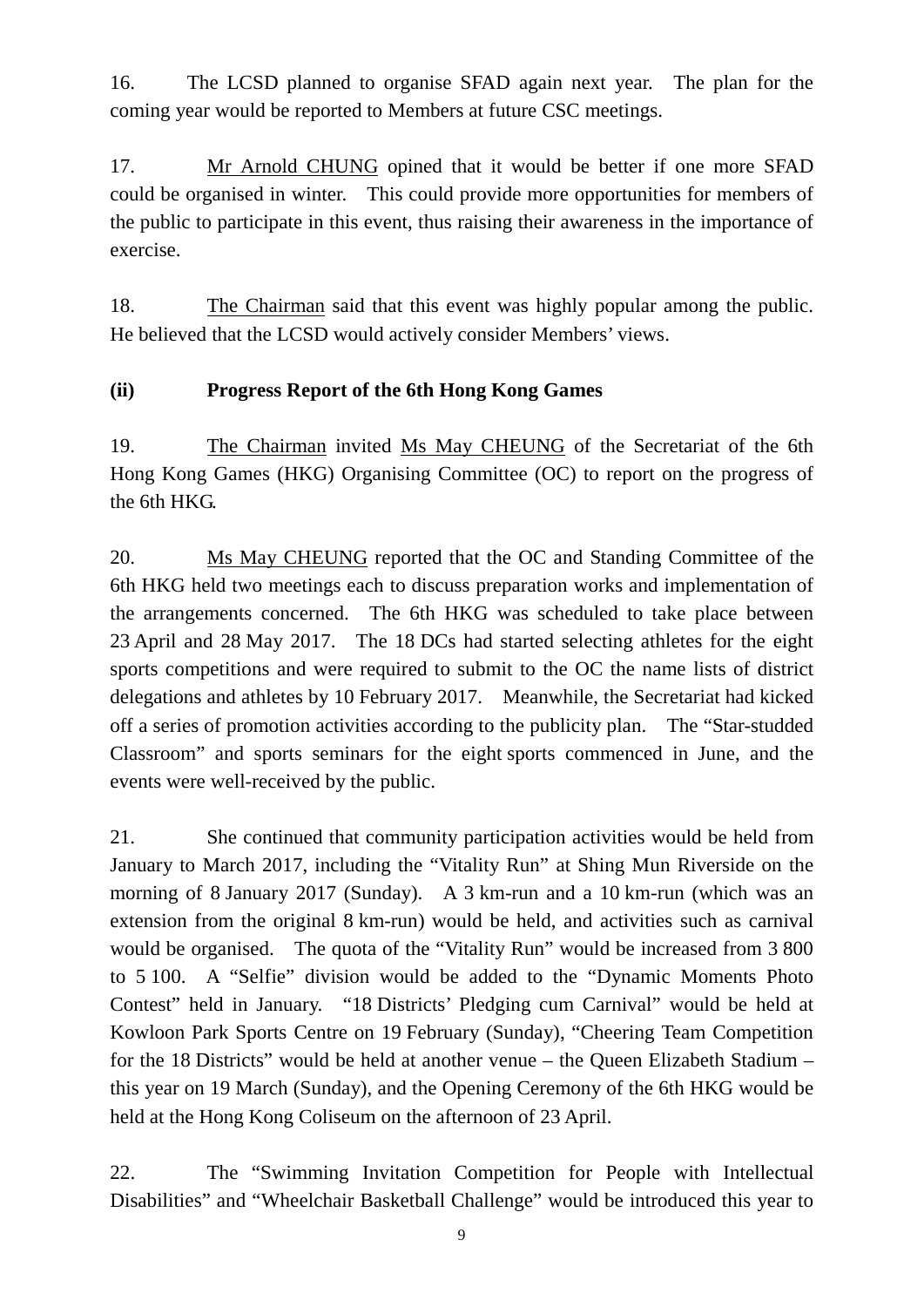further encourage PWDs to participate in sports. In addition, the OC had resolved to a proposal from the Hong Kong Rugby Union for the Union to organise, at its own cost, a rugby sevens competition in support of the 6th HKG and to promote the sport of rugby sevens.

23. The total estimated expenditure of the 6th HKG was around \$34 million, including funding support of some \$590,000 for each district (as compared to \$570,000 for each district in the last HKG) to form teams and prepare for the HKG. So far the 6th HKG had received sponsorship of \$7.08 million in cash and about \$2.14 million in kind/service from 11 organisations/groups. Among them was the Hong Kong Jockey Club Charities Trust, whose offer of \$7 million in sponsorship made it the Principal Contributor for the fourth consecutive HKG. The Hong Kong Jockey Club Charities Trust was also the title sponsor for three events, namely "Vitality Run", basketball competition and futsal competition.

24. The Chairman commented that the "Vitality Run" was very popular and was fully subscribed within a short period of time. Consideration might be given to raise the quota in the event in the next HKG.

## **(iii) Hong Kong and Shanghai Summer Sports Camp for Youth 2016**

25. The Chairman invited Mr SIU Yau Kwong of the LCSD to present the report of the "Hong Kong and Shanghai Summer Sports Camp for Youth 2016" by PowerPoint.

26. Mr SIU Yau Kwong of the LCSD reported that the "Hong Kong and Shanghai Summer Sports Camp for Youth 2016" (the Camp) was successfully held from 18 to 22 July at Yucai High School in Jing'an District, Shanghai. Activities included joint training, friendly matches, evening party and visits to the Shanghai Natural History Museum, Oriental Pearl Radio & TV Tower and Huangpu River. Mr CHU King-yuen and Ms Peggy LEE took up the roles as Head and Deputy Head of the delegation respectively. The 2016 Camp, the eleventh of its kind, featured sports exchange activities in basketball, handball and tennis. Accommodation for this year's camp was provided at the dormitory at the International Department of Yucai High School, Shanghai and major events were held in the campus. The camp was attended by 40 young athletes each from Hong Kong and Shanghai aged between 11 and 16. The Hong Kong Delegation also included 2 coaches for each sport and 3 accompanying staff.

27. Mr CHU King-yuen thanked the LCSD for the chance to lead the students in the 5-day Camp. The young athletes enjoyed the camp. In addition, he expressed